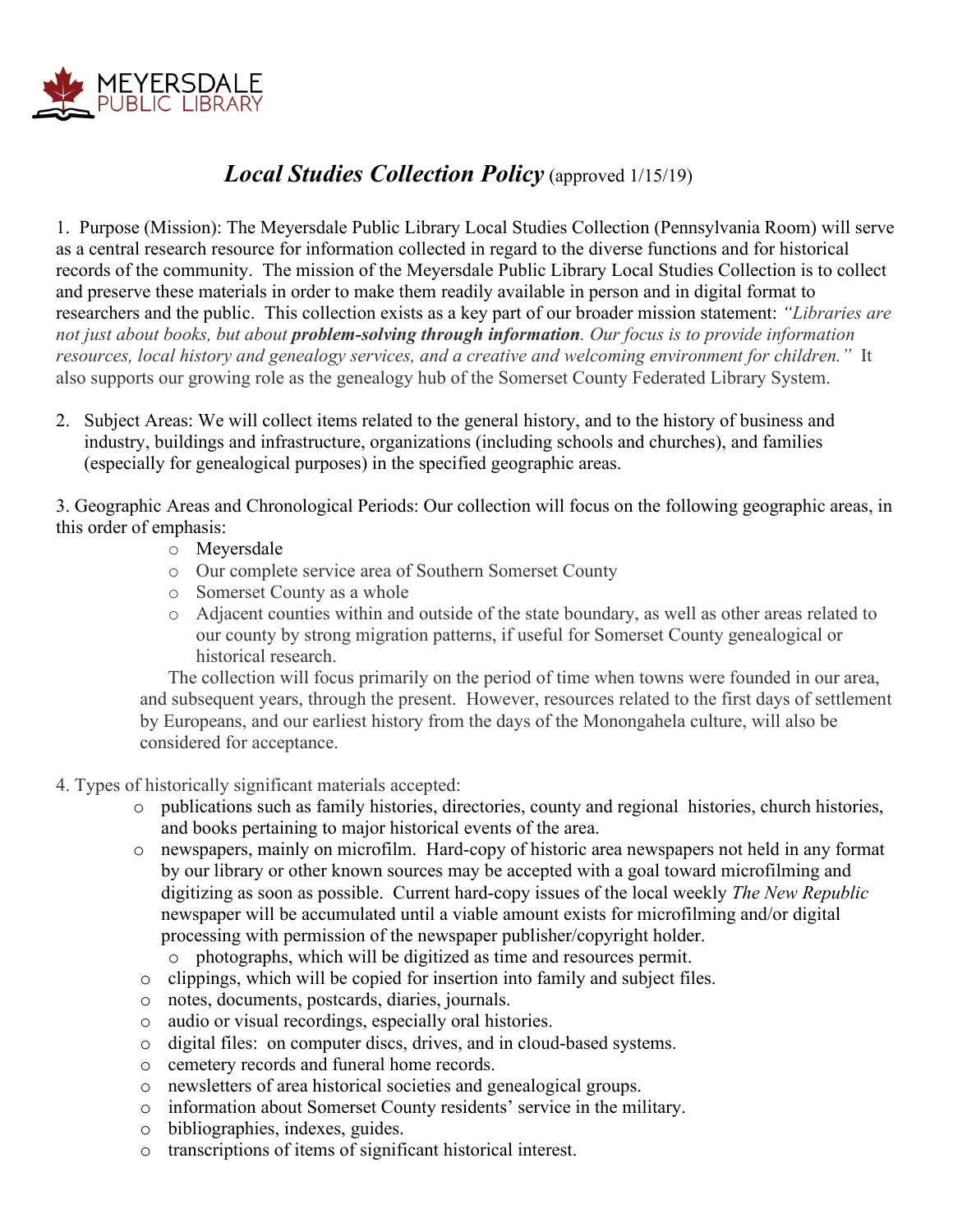- o obituaries.
- o maps and charts.
- o subscriptions /memberships with historical and genealogical magazines and websites, including maintaining subscription to Ancestry.com and status as Family Search center.
- o other items as determined by the Archivist and Library Director. Librarian will seek input from area genealogists and historical researchers.
- 5. Types of materials not accepted:
	- o Moldy, musty, or vermin-infested items
	- o Three-dimensional items such as pottery, arrowheads, commemorative plates, quilts, or any other item better suited to preservation in a museum, rather than in/on the files, shelves, and boxes of a library archive.
	- o Duplicates of items already held in some form (unless, in the opinion of the Archivist, there is a practical reason to hold a duplicate copy).
	- o Items which do not relate in some way to Somerset County research.

6. Acquisitions/Collection Building: Due to the limited budget of the library. much of the collection has been and will continue to be the result of donations. Monetary donations designated for genealogy, PA Room, or archives will be used for the collection or for supplies to properly preserve archived items. In addition, diligent efforts will be made by the archivist and Library Director to seek out grants for archival purposes, including digitization.

Where the budget will allow, items will be purchased for the collection. The emphasis will be on useful reference materials, both old and new. Major current works about the area, both recent and historical, will be purchased whenever possible. Popular items will be purchased in duplicate when possible so that a copy may also be included in the library's circulating collection.

The library will make use of projects such as Scan PA, when available, to increase its digital archives through digitization of community history items, which must be accompanied by a proper permission form. The ultimate goal of digitization will be to make items available through open-source platforms such as the Pennsylvania Newspaper Archive and PA Photos and Documents (and, through PA Photos and Documents, eventual inclusion in the Digital Public Library of America (DLPA).

- 6. Donations: The library is grateful for donations, as its collection has largely been the result of donations. However, limits must be placed on items received due to space and storage limitations. Items must fit within our collection policy as stated above and be gifted unconditionally with a Deed of Gift signed by the donor, except under highly unusual circumstances as approved by the Archivist in consultation with the Library Director. In the event of the offer of an indefinite loan of an exceptional item, rather than an outright donation, the Board of Trustees will be consulted.
- 7. Copyright: Copyright law will be observed, as outlined in our library's Copyright Policy.
- 8. Weeding: From time to time, items may be found to no longer fit the needs and collection policy of our PA Room. With consultation of the Archivist and Director, such items may be withdrawn from the collection. They may go to the general circulating collection, be transferred to other institutions, sold, returned to donors, or discarded.
- 9. Housing of and Access to the Collection: The collection will be housed in the Pennsylvania Room of the Library. The most valuable and fragile items will be locked in the fireproof cabinet, with slightly less valuable items locked in the archival closet.